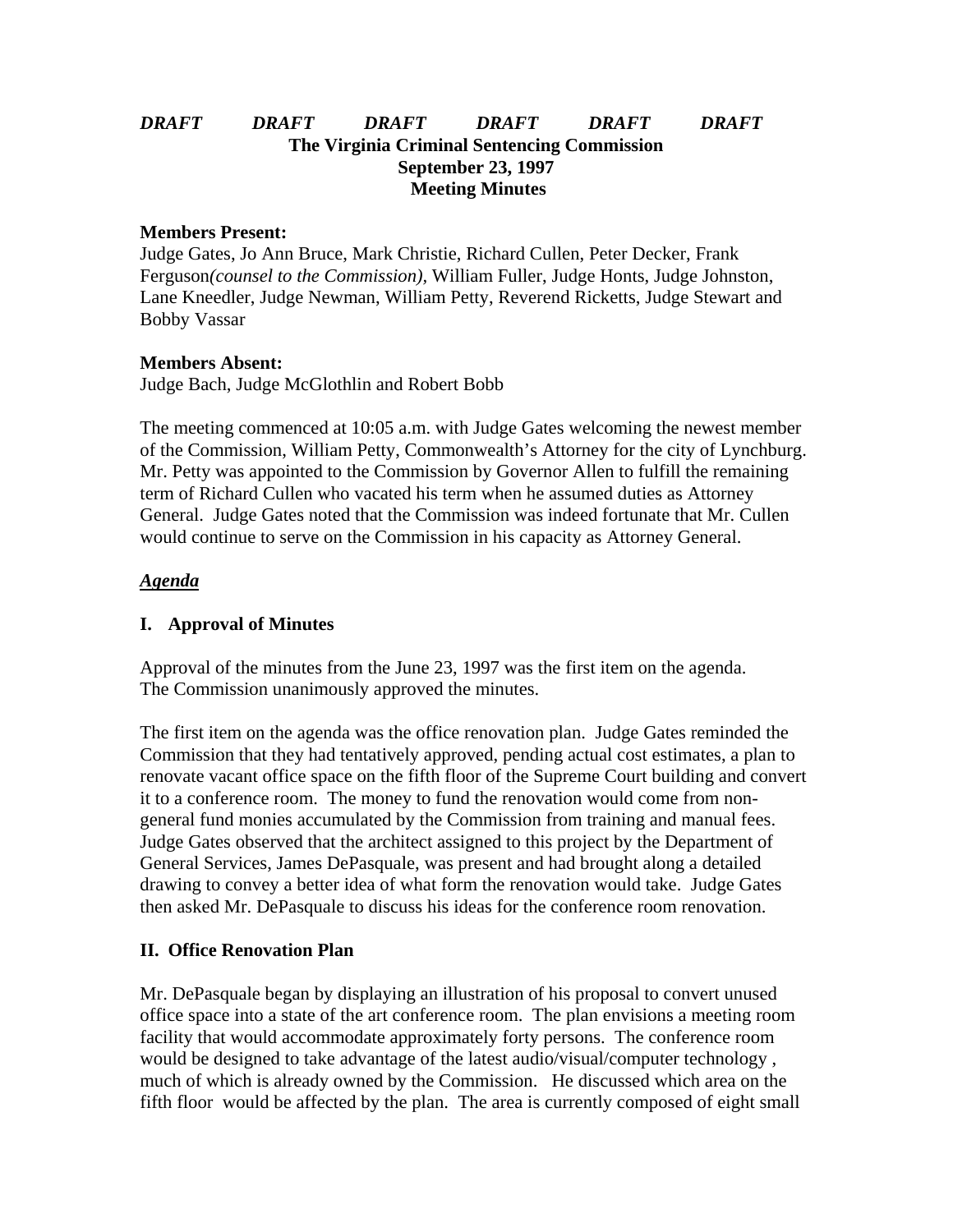internal offices which have been unoccupied for a number of years. The area is currently used as storage space. The plan would involve the demolition of most of the existing internal walls to create a large open space. The conference room would have double glass door entrance and also a secondary entrance in the back. One office would remain unaffected and would be converted to a computer room which would house the Commission's central computer and line printers. Mr. DePasquale remarked that the area targeted for the renovation had a unique architectural feature in that it is lined with columns which once graced the outside of the building. He noted that the Supreme Court building had been built in four stages and that the exterior columns had been covered over when an addition was made in the 1940s. The proposed renovation plan would involve the re-exposure of these columns so that they would line the exterior of the conference room. He pointed out that the re-exposure of the columns would be easily achieved by simply taking off the sheet rock covering that currently conceals them. He remarked that the columns were capped by rather prominent and distinguished looking capitals but he feared that they might not be salvageable due to the manner in which he thinks the columns were covered up. In any event, Mr. DePasquale said that he thought that the space targeted for renovation was an ideal area for a meeting room facility.

Mr. DePasquale discussed the seating arrangements in the conference room. Speakers, podium and a pull down screen would be in the front of the room. He spoke about the grid-like ceiling that would also be exposed. Mr. DePasquale indicated that the room would be designed to specifically address the planned use of integrated audio-video and computer equipment. Mr. Petty inquired about the dimensions in this conference room. Mr. DePasquale responded that it would be approximately 1800 sq. ft.

With no further questions, Judge Gates thanked Mr. DePasquale for coming to the meeting and presenting the renovation plans. Judge Gates noted that the next step in this process would be the Department of General Services requesting bids from contractors for various pieces of the renovation work. At that time, the Commission will have a very good idea of the costs involved. Judge Gates then asked Ms. Farrar-Owens to discuss the next item on the agenda, an update on the compliance rates for the sentencing guidelines.

#### **III. Sentencing Guidelines Compliance Report**

Ms. Farrar-Owens presented a series of charts to summarize the compliance rate patterns and trends. She explained that the presentation is condensed and a complete compliance update is in the packets distributed to each member.

**Sentencing Guidelines Compliance:** For the time period January 1, 1995 through September 12, 1997, almost 38,000 work sheets were submitted to the Commission. Ms. Farrar-Owens said that overall compliance continues to remain at 75%. When departing from the guidelines judges are sentencing above the guidelines in 54% of the departures and below the guidelines in 46% of the departures. She noted that the overall compliance rate among the cases sentenced after July 1, 1997 when the revisions took effect is also 75%.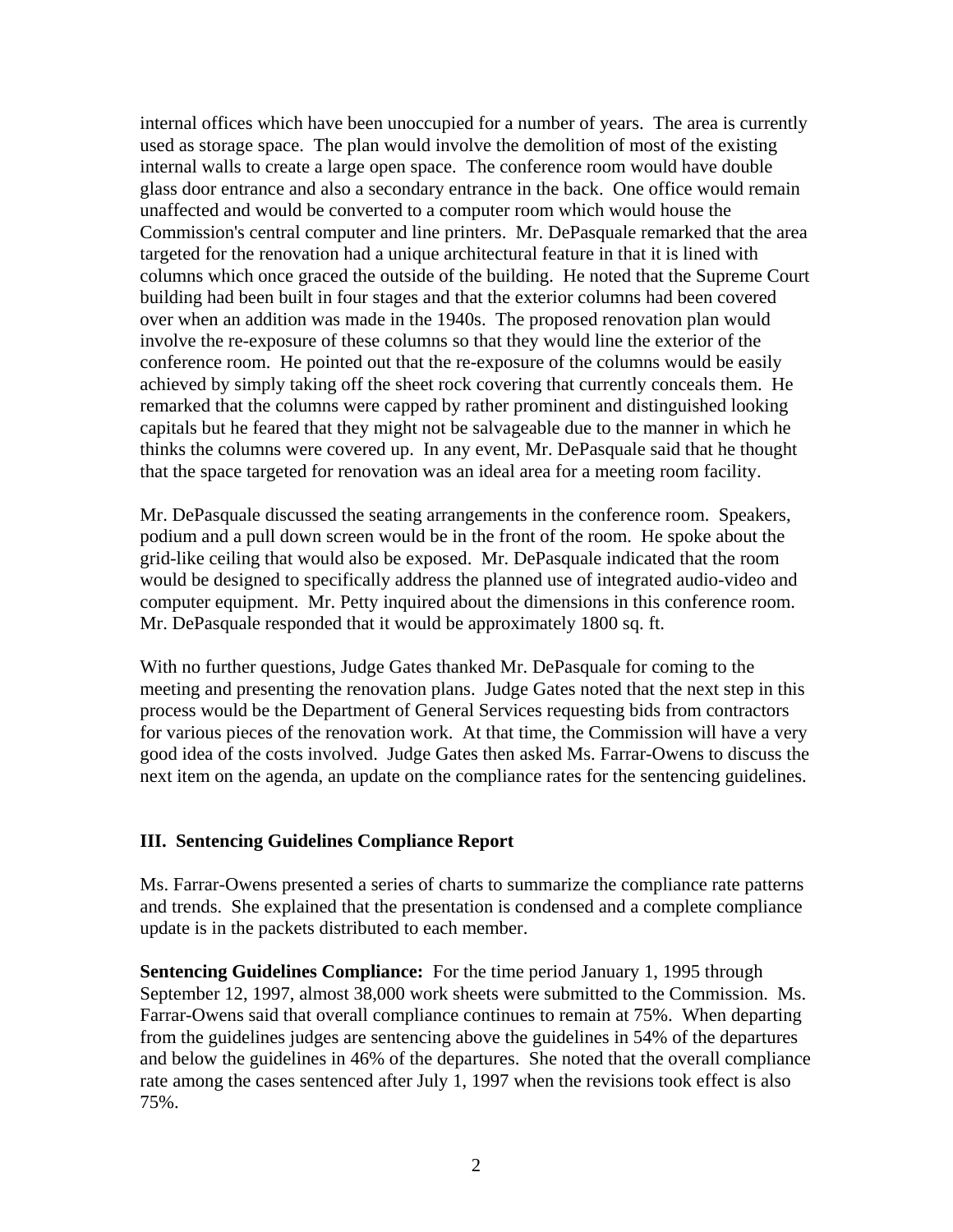**Compliance by Offense:** Ms. Farrar-Owens observed that larceny, with a compliance rate of 82.6%, was the offense group with the highest compliance rate. In contrast, kidnapping offenses, with a rate of 57%, yielded the lowest compliance rate. Ms. Farrar-Owens noted that the violent offense groups still have the lowest rates of compliance particularly kidnapping, sexual assault and rape.

**Compliance by Circuit:** Ms. Farrar-Owens stated that compliance rates varied greatly across circuits. The circuit-specific compliance rates range from a high of 87% to a low of 64%. Of those circuits with high compliance rates, Circuit 7 (Newport News) and Circuit 8 (Hampton) have compliance rates of 87.1% and 84.8% respectively. She also noted that Circuit 23 (Roanoke) currently has the lowest compliance at 64%. Roanoke also has the highest mitigation rate in the state at 21%. Roanoke is the only circuit with a drug court. She observed that the existence of the drug court may explain a significant portion of the mitigation. She explained that Circuit 22 (Franklin and Pittsylvania counties) has about the same compliance rate as Roanoke but it has the highest aggravation rate in the state. She concluded by saying that compliance rates across circuits is fairly evenly distributed. Seven circuits have compliance rates of 80% or more, and 8 have rates in the 60s. The remaining circuits have compliance rate figures in the 70s.

**Reasons for Departure:** Ms. Farrar-Owens next presented information concerning the reasons judges cite when sentencing above or below the guidelines. For the time period January, 1995 through September, 1997, when judges have sentenced below the guidelines, they cited "alternative sanction" in 21% of the cases. Alternative sanctions include boot camp incarceration, detention and diversion centers, or any communitybased program. In 16.2% of the mitigation cases, judges noted the offender's potential for rehabilitation as a rationale for imposing a term below the guidelines. The reasons for aggravation have not changed substantially since the last meeting. The degree of criminal orientation of the offender and having previous convictions for the same offense as the current conviction still lead the reasons for upward departures from the guidelines at around 13% each. The amount of drugs is still being cited as an upward departure rationale at around 5%.

**Sentencing Guidelines Compliance in Jury Cases:** Ms. Farrar-Owens proceeded to discuss sentencing guidelines compliance in jury cases. Of the 873 jury cases, jury sentences were within the guidelines 41.8% of the time. Juries imposed sentences higher than the guidelines in 46.8% of the cases and imposed sanctions lower than the guidelines 11.9% of the time. Juries sentence above the guidelines at a rate that is 3 and  $\frac{1}{2}$  times the aggravation rate in non-jury cases although the mitigation rate is nearly identical. She noted that 29.4% of the jury sentences were modified by judges. In about 12% of all jury cases, the judge brings a jury sentence that is beyond the guidelines into compliance with the guidelines recommendation.

**Sentencing Guidelines Compliance by Year and Offense:** Ms. Farrar-Owens then presented data about compliance trends. She said that the most notable compliance trend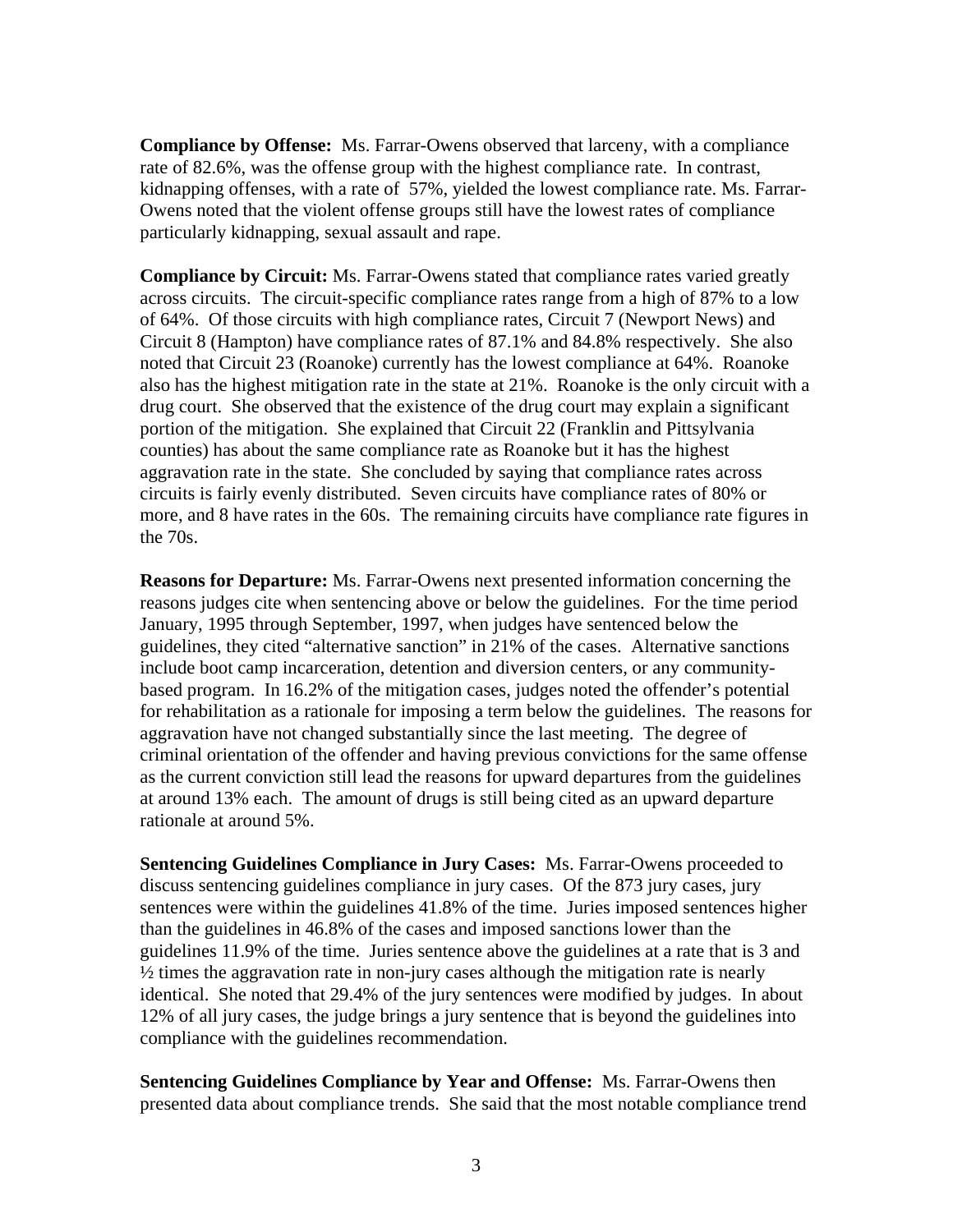is the remarkable stability in the figures. Compliance by several different measures have remained relatively stable since the early stages of the no-parole guidelines.

She discussed compliance in assault cases by calendar year and it has been consistent with an ever so slight improvement in compliance over time. For burglary of dwelling cases she described the opposite pattern. Compliance has dropped just a little while mitigations and aggravations have both gone up. Compliance has always been very high among larceny cases. She noted a slight increase in compliance over time. For homicide, she found that in the last year, compliance appears to have dropped nearly 10 percentage points. She explained that this result may be affected by the small number of cases on which it is based. Nonetheless, she noted this is an area that staff will continue to watch as the number of cases increase. Finally, rape has always had one of the lowest compliance rates by offense. While the total number of cases is not large, it is encouraging to see improvement in compliance over the last year and the decrease in the percentage of mitigations.

**Midpoint Enhancements:** Compliance in midpoint enhancement cases has been between 65% and 66% since 1995. The vast majority of the departures have been downward departures. These compliance and departure patterns have been stable. Looking at the mitigations in midpoint enhancement cases, however, she noted that the length of departure has been increasing. The average departure from the low end of the guidelines range has increased slightly. The number of cases represented only about 5% of the total.

**Durational Compliance:** Ms. Farrar-Owens then presented a chart on durational compliance. In the past, an analysis was completed of durational compliance in all cases which were recommended by the guidelines for incarceration. The durational compliance for those cases recommended for incarceration is 71%. The mitigation rate appears high because cases which were recommended for incarceration but received probation are included in the analysis. She also discussed durational compliance for cases which were recommended for incarceration but actually received an incarceration sentence. For these cases, durational compliance is nearly 76% and the departures favor aggravation. She asserted that this method is actually a more focused way of looking at durational compliance.

**Quantity of Cocaine:** Ms. Farrar-Owens then focused on the changes to the guidelines which took effect July 1, 1997. The first discussed revision concerned the new enhancements for those convicted of selling large quantities of cocaine. For offenders selling one ounce to ½ pound of cocaine the recommendation has increased by three years. For offenders selling ½ pound or more the recommendation has been enhanced by five years. She said that the Commission has only received 14 drug cases scored with the three year enhancement for cocaine quantity and only one case with the five year enhancement. She advised that these do not yet represent sufficient cases to discern any trends.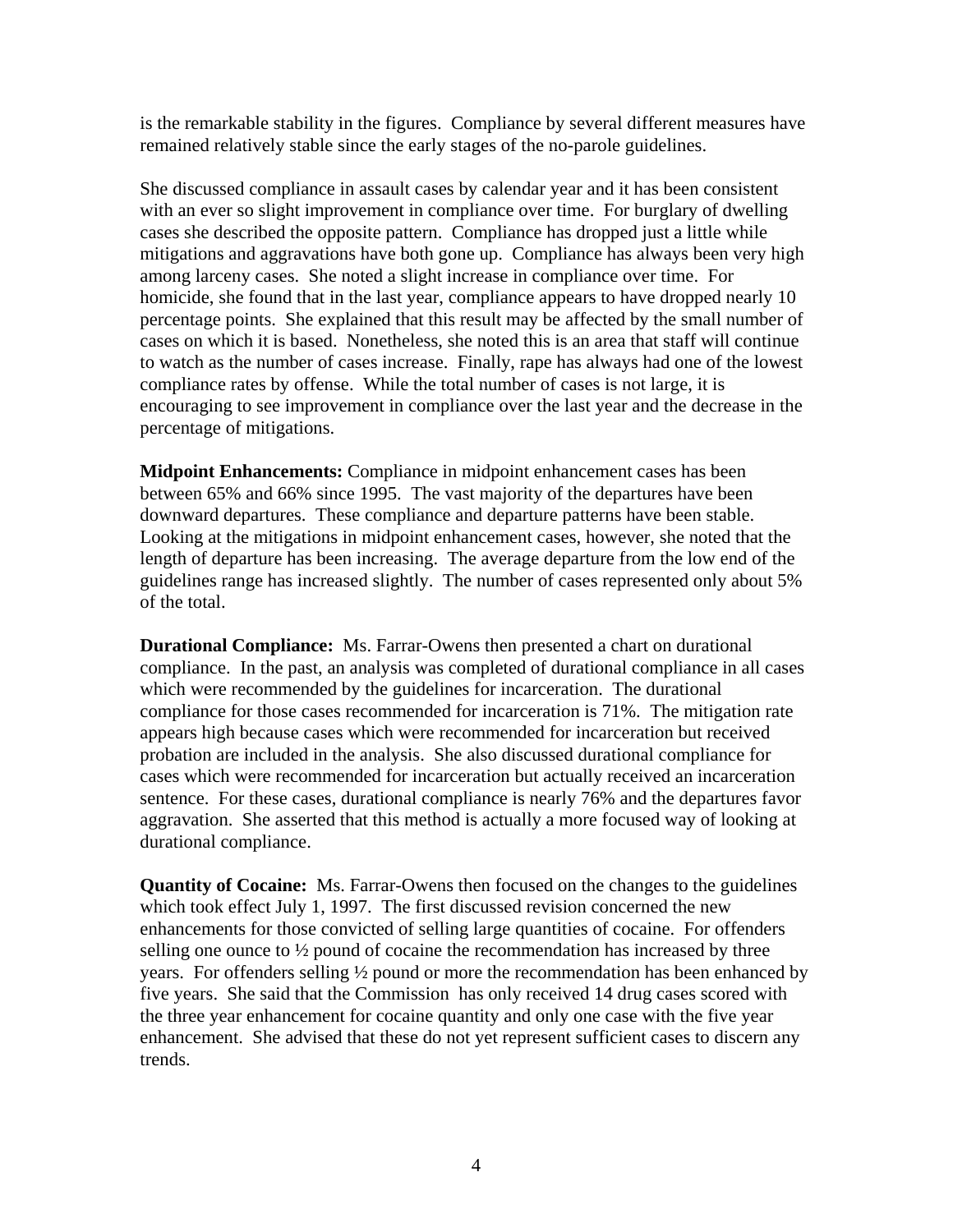The drug guidelines revisions also provide an alternative recommendation in some cases. Offenders who sold one gram or less of cocaine and who have no prior felony record are recommended for either short prison incarceration or detention center incarceration. In those cases the judge can sentence either way and still be in compliance. There have only been 39 cases with this dual or optional sentencing recommendation. Of those, 15% or six offenders have been sentenced to detention center. Among these offenders, 13% received no incarceration, 15% received incarceration of 6 months or less, and about a third were sentenced to more than 6 but less than 12 months. Finally, about a fourth of these cocaine offenders were given sentences of 12 months or more.

Ms. Farrar-Owens pointed out that it could be that the Commission has not received many of the drug cases which are being sentenced to detention center incarceration. She said that the Commission has instructed judges to hold guidelines work sheets in these cases during the Department of Corrections' evaluation period, which can be up to 45 days. By holding the guidelines form, the judge can, if the offender is rejected for the program, communicate to the Commission the true final disposition in the case.

**Age of Victim in Sex Offenses:** The Commission also added a factor to the sexual assault guidelines for crimes in which the victim was less than 13 years old at the time of the offense. The addition of this factor increases the likelihood that offenders who commit sex crimes against the very young will be recommended for incarceration, particularly prison. Ms. Farrar-Owens continued by saying that we have received 21 sexual assault cases since July 1 which involved victims less than 13. The compliance rate for these cases remains unchanged from the old rate but the pattern of departure is different - instead of a large aggravation rate there is a large mitigation rate. Because the number of cases is so small, it is too early to draw any conclusions about the effect of the change on compliance.

**Habitual Traffic:** Ms. Farrar-Owens then spoke about the changes in the habitual traffic offender statute. This particular alteration is not a change in the guidelines but a change in the Code that was recommended by the Commission and passed by the General Assembly. This modification allows judges to suspend the 12 month mandatory minimum incarceration term and sentence offenders to detention center, diversion center or boot camp instead.

Of the 107 habitual traffic cases sentenced since July 1, only 7.5% have had the mandatory minimum sentence suspended and been sentenced to one of the alternative sanctions. Nearly two-thirds still received the 12 month sentence. Another 15% received a sentence between 12 and 14 months.

**Special Study of Embezzlement Cases:** Ms. Farrar-Owens provided a status update on the special study of embezzlement cases. In July, PSI information was requested from local probation offices around the state. The Commission has received PSIs from all but three Probation and Parole offices. She said that a follow-up letter will be sent by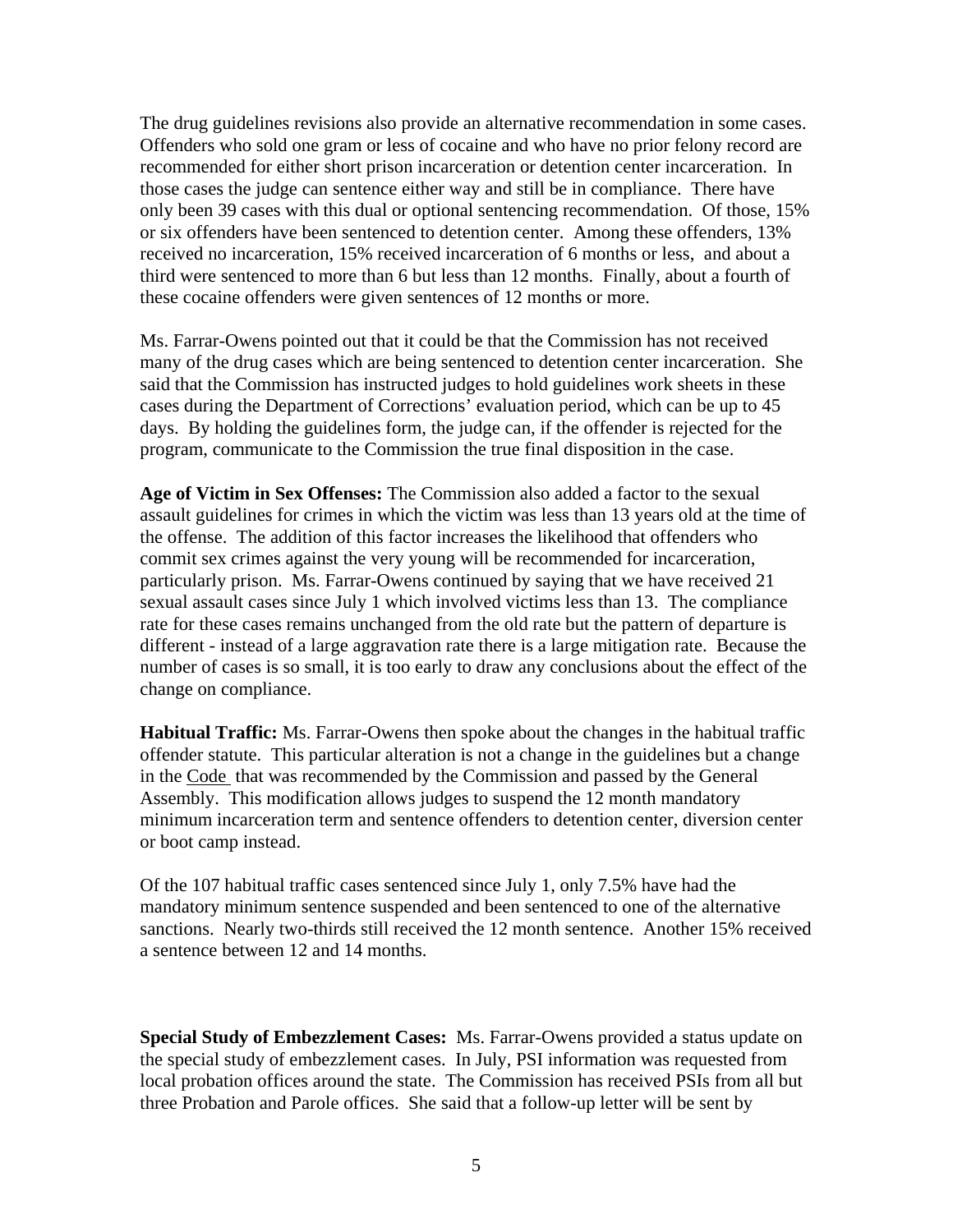September 24 to these offices. The PSIs received are being reviewed and characteristics of the embezzlement offense are coded. In cases for which the entire PSI was requested, the sentence narrative must be coded. In cases in which a Post-Sentence report was done, the prior record information must be coded. After the cases have been coded and keyed, the data will be cleaned in preparation for analysis. Of the 572 cases received, 23.3% have been coded and keyed, 22% have been coded but not keyed and 54.7% have not been reviewed. Some of the offense characteristics that Ms. Farrar-Owens will be reviewing are amount embezzled, nature of the offender-victim relationship, duration of embezzlement and the status of restitution. Once the data collection and analysis has been conducted, she will present the results to the Commission at a later meeting. Mr. Cullen told the newest member of the Commission, William Petty, the reason why the Commission decided to research embezzlement cases. The Commission felt that embezzlement cases were all being treated the same regardless of amount stolen. The study will help the Commission in its deliberation on whether to modify the larceny guidelines to accommodate information such as that being studied.

Judge Gates then asked Dr. Hunt to discuss the next item on the agenda, an update on the Risk Assessment Component to the Guidelines.

### **IV. Risk Assessment Component on Guidelines System**

Judge Stewart, Chairman of the Research Subcommittee, began with a few comments. He said that the Research Subcommittee has obtained a small number of pilot sites. Judge Stewart said that the 19<sup>th</sup> Judicial Circuit (Fairfax County) and the  $14<sup>th</sup>$  Judicial Circuit (Henrico County) have agreed to serve as pilot sites. Meetings with Suffolk and Prince William County judges are upcoming to see whether these sites also want to participate. A tentative agreement has also been made with the Danville area to participate but no meeting has been set to discuss the project with local officials. Judge Stewart then asked Dr. Hunt to take over the presentation.

Dr. Hunt began by reviewing information that has been presented in the meetings with pilot site officials. A draft of the risk assessment work sheet is completed and each member was given a copy. Dr. Hunt then reviewed some information that has been presented in past meetings. He said that risk assessment involves estimating an individual's likelihood of continued involvement in crime and classifying offenders regarding their relative risk of such continued involvement. Dr. Hunt said that using risk assessment means developing profiles or composites based on overall group outcomes. Groups that statistically demonstrate a high degree of re-offending are labeled high risk. The standard used to judge risk classification is not perfection, but the degree to which current practice (i.e., existing recidivism rate) can be improved. Dr. Hunt named several factors associated with higher risk of felony reconviction like prior felonies and/or misdemeanors, unemployment, never married, young and/or male offender and committed a crime without an accomplice. The risk assessment instrument will determine the feasibility of placing 25% of nonviolent offenders in alternative sanctions like boot camp, day fines, diversion center, detention center, home incarceration, day reporting, ISP, probation and community service. Dr. Hunt said that almost 2,500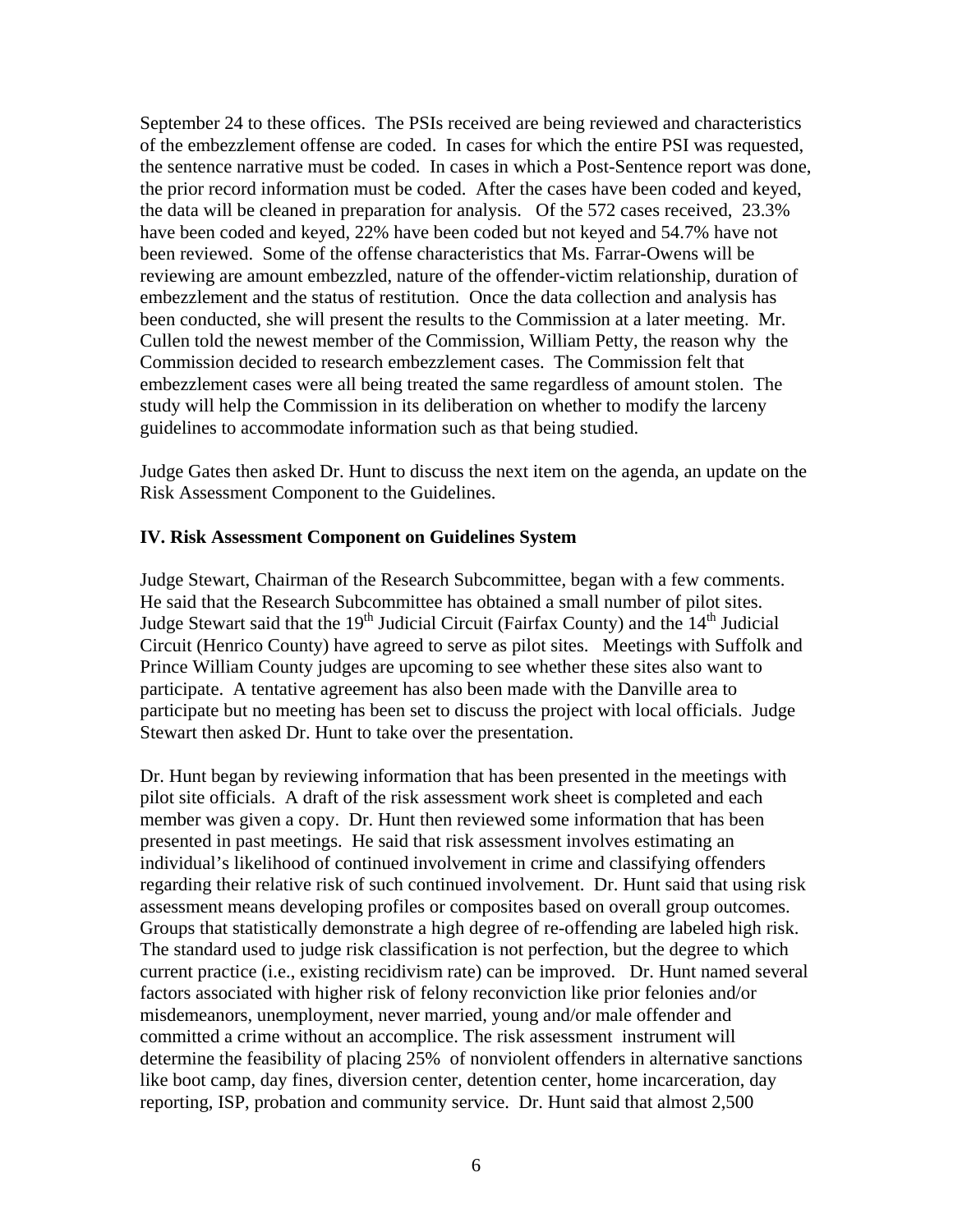offenders may be recommended for alternatives by 1999-2000 if the program is implemented statewide. If all the pilot sites agree to participate in the risk assessment study, Dr. Hunt estimated that almost 400 offenders may be recommended for alternative programs in 1997-1998.

He then spoke about the risk assessment work sheet which is being labeled Section D. The risk assessment component adds a third step to the sentencing guidelines for certain property and drug crimes with incarceration recommendations. Mr. Ferguson asked Dr. Hunt if a judge would be out of compliance if the work sheet recommends an alternative program and the sentencing judge opts not to comply with this decision. Dr. Hunt said this would not be out of compliance if the final sentence were still within the otherwise recommended incarceration range in the guidelines. Dr. Hunt pointed out that in the risk assessment cases the guidelines will still convey to the judge the recommended incarceration length along with the risk assessment information. He continued by saying that the new work sheets and cover sheets will also request information when a judge chooses not to follow the risk assessment recommendation. These work sheets will only be distributed to the initial pilot sites. Section D of the work sheet will only be completed when incarceration is recommended. If the offender scores nine points or less, then the judge may select either traditional incarceration or an alternative sanction.

Mr. Petty made a point that he believed that the Department of Corrections (DOC) does not have sufficient facilities to accommodate the volume of offenders who will be recommended for these alternative punishments. Dr. Hunt said that it was true that the DOC does not currently have the space needed but they (DOC) claim that, if the demand is there, existing sites can be quickly converted to detention and diversion centers. Mr. Petty asked what happens if a judge sentences an offender to a diversion center and there is a waiting list. Dr. Hunt said that DOC would tell the judge that there is a waiting list for that facility. After that, the judge would have to decide to sentence the offender to a local program, place him on the waiting list for the alternative punishment program, or impose a traditional incarceration sentence. Judge Stewart added that DOC is well aware of the Commission's plan with respect to risk assessment. Mr. Christie indicated that DOC should be able to accommodate the expected influx of these nonviolent felons by converting field units for this purpose. He felt that DOC is planning to convert these facilities if the demand and the projections support the need. Mr. Christie asked if it was an appropriate time to make a comment about the work sheets. He said that a Commonwealth's attorney told him that a judge in his circuit would not deviate from the guidelines because it was too much trouble to write a departure reason. Mr. Christie felt it would be easier for the judge to depart if the Commission inserted check boxes with the most frequently cited reasons for departure. Judge Gates remarked that this topic had come up before under the old sentencing guidelines system. He noted that the idea of check boxes for common departure reasons was rejected then because it was seen as being too convenient for the judges. Judge Stewart added that the Commission gave that check box idea serious consideration but determined it would not be a good idea. Judge Stewart said the Commission is really interested in the reasons why judges feel the guidelines are not appropriate and that the articulation of the reason is best left up to the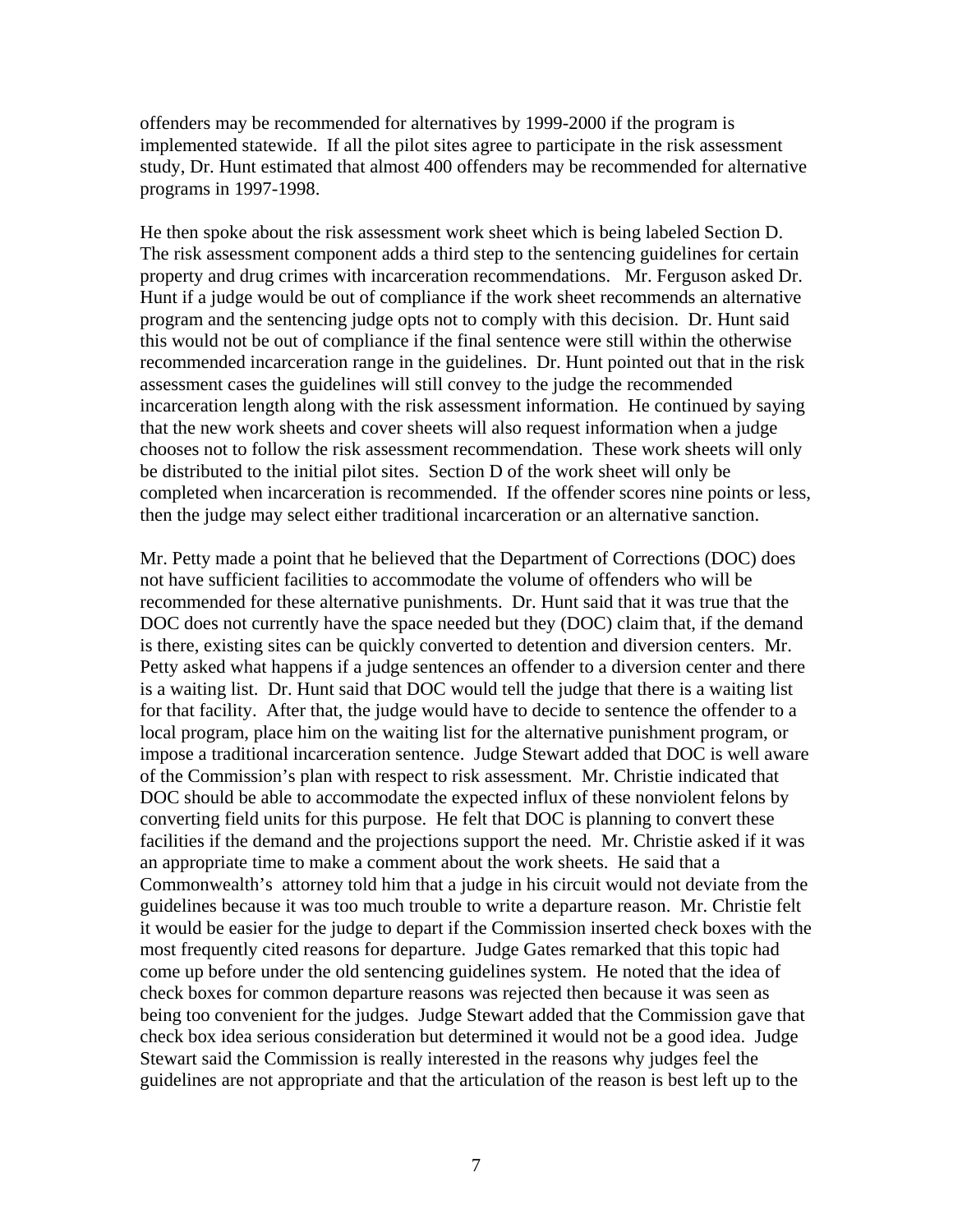judge. Furthermore, he added that it should usually only take a minute or two to write a departure reason.

Mr. Kneedler asked if the all the alternatives involved in risk assessment require confinement. Dr. Hunt said that confinement is not required in some of the alternatives such as day reporting centers. Mr. Petty commented that there may be a greater number of offenders going into these alternative programs than we are assuming due to the application of the risk assessment instrument in plea agreement cases. He felt that a judge will see an alternative program as a tougher sentence than probation. Mr. Vassar asked if an offender would have a risk assessment form completed in a plea agreement situation. Dr. Hunt said if the sentencing guidelines recommendation was probation/no incarceration the form would not be completed. Judge Stewart asked Mr. Petty if he felt that the risk assessment would add to the number of offenders being sentenced to alternative sanctions. Mr. Petty said that alternative programs meant to divert felons from traditional incarceration are not being sold at the local level and some judges and prosecutors are not that familiar with these sentencing alternatives. Rather than being used for its intended purpose, he felt that the risk assessment instrument had the potential to be used in the prosecutor's office as a device to ensure that high risk cases not be recommended for probation. Judge Stewart agreed that the risk assessment instrument could be misused in this fashion but said that it would not be valid to use it to identify high risk probation cases. The risk scale, he noted, is only valid when applied to cases which otherwise would be recommended for incarceration.

Mr. Cullen commented on a concern that those in the field will see a contradiction in cases where the sentencing guidelines have recommended incarceration and then, after the risk assessment, are recommending alternative sanctions instead of incarceration. Mr. Decker added a concern that DOC could have a problem finding space for the offenders who are allowed to work during the day. These offenders would have to be housed close to their place of employment and DOC does not have enough facilities around the state to accomplish this plan. He suggested the DOC attend one of our future meetings and address this issue. Judge Gates responded that Mr. Walt Pulliam from DOC spoke with the Commission last month about alternative sanctions. Mr. Decker said Mr. Pulliam said the space was available but it seems unbelievable. Dr. Kern said that the sanction program that allows the offender to work during the day is the diversion center program. There are only two functioning diversion center programs in the state, one is in Richmond (women's facility) and the other in Chesterfield County (men's facility). Dr. Kern said that it was likely the case that DOC could quickly convert existing space into detention centers but that the creation of diversion centers will likely take longer and be a more complicated process.

Dr. Hunt continued with the presentation by discussing how the work sheets would be scored. He gave an example of an offender whose primary offense was fraud. If the offender is recommended for incarceration on section B or C, then the risk assessment form needs to be filled out which is section D. He noted that in training we highlight that some offenders are not eligible for risk assessment. Any offender that has a prior conviction of any offenses listed in the manual on pp. 51-59 (offense defined as violent)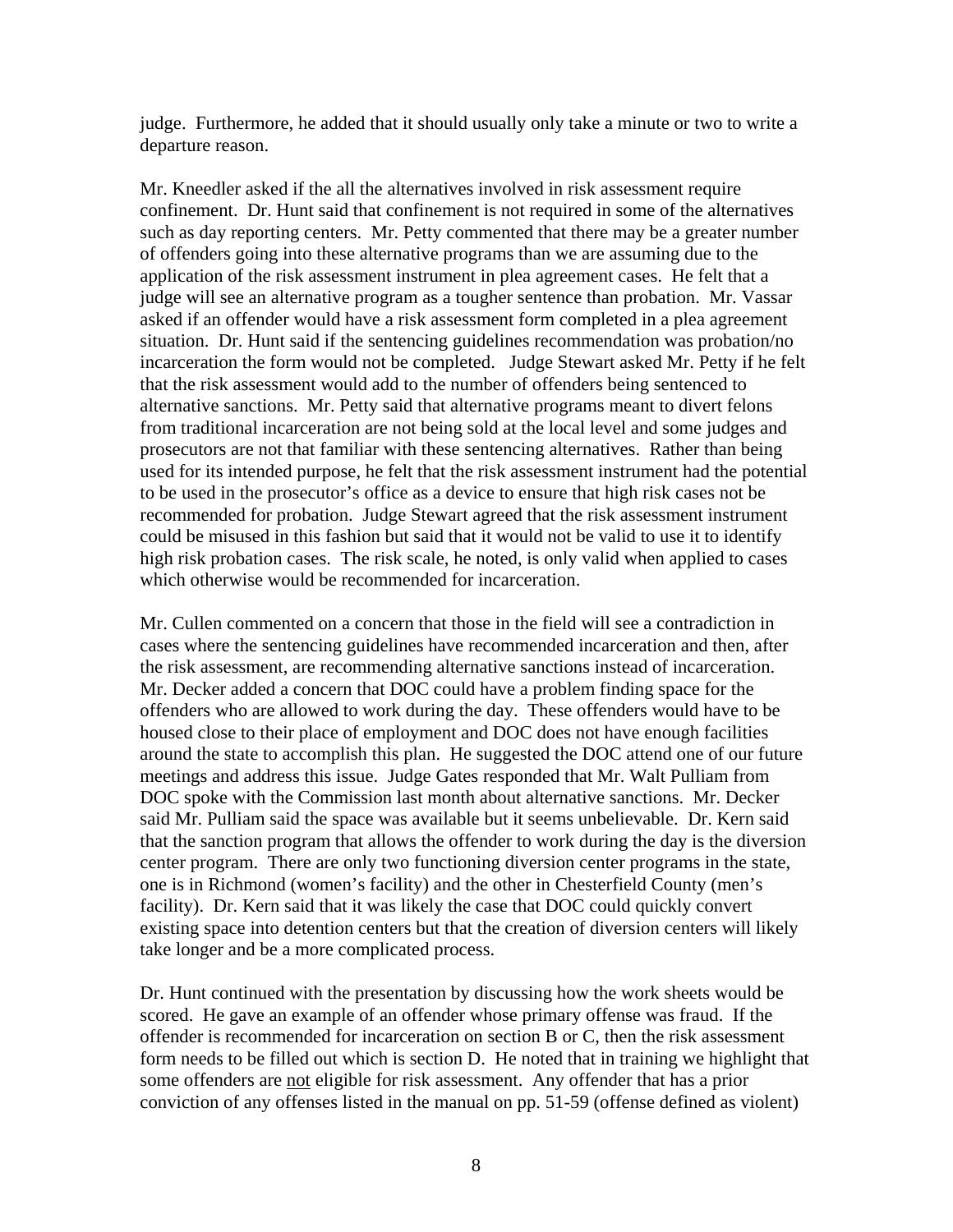is ineligible for risk assessment. If any additional offenses at the time of sentencing are listed on pp. 51-59, the offender is also not eligible for risk assessment. Also, if any of the offenses at sentencing involve the sale, distribution or possession with intent of a Schedule I or II involving a quantity of cocaine of one ounce or more, the offender is ineligible.

Dr. Hunt reviewed each of the factors on the new work sheet. Mr. Petty asked if the Commission provides a working definition for employment. The Commission will be distributing an instructional manual with the new work sheets. The probation officer will use the same definition of employment that is used for the pre-sentence investigation(PSI) report. Dr. Hunt said the guidelines cover sheets were altered for offenses that pertained to risk assessment. A check box for risk assessment recommendations has been added. In the pilot site work sheets, the judge will be asked to write on the back side of the cover sheet a departure reason if he departs from the recommendations and any additional information he would like to add. Mr. Kneedler said he understands some of the members' concerns that the offenders would normally be recommended for prison and are now being recommended for alternative sanctions. He believes this is a small group of offenders but he does agree with Mr. Petty that this risk assessment form will be used for other unintended purposes. Judge Gates said that the Commission can address all of these fears during the pilot site project. The pilot project will help the Commission answer these types of questions and concerns.

The risk assessment is best scored beginning with a pre-sentence report. Probation officers in the pilot sites will be asked to complete all risk assessment work sheets after completing a PSI. The PSI contains all the factors needed to accurately score the instrument. The initial pilot sites have relatively high levels of pre-sentence report completion. Although a large number of PSI are completed, this study will increase the workload for probation officers in the pilot site. The target implementation date is November 3, 1997. The program will continue for at least one year. Training will be offered in the next month to probation officers and attorneys. Dr. Hunt said the Research Subcommittee will evaluate the impact of the risk assessment project and report to the Commission at a later meeting.

At his juncture, Judge Gates called for a ten minute break. After the break, Judge Gates turned to the next item on the agenda and asked Mr. Kauder, Research Consultant from VisualResearch, to discuss the next item on the agenda, an Evaluation of the Risk Assessment Component.

#### **V. Evaluation of Risk Assessment Component - Grant Proposal**

Mr. Kauder began by providing the Commission with some background on the grant solicitation put out by the National Institute of Justice (NIJ), the research agency of the United States Justice Department. NIJ is interested in seeing research organizations like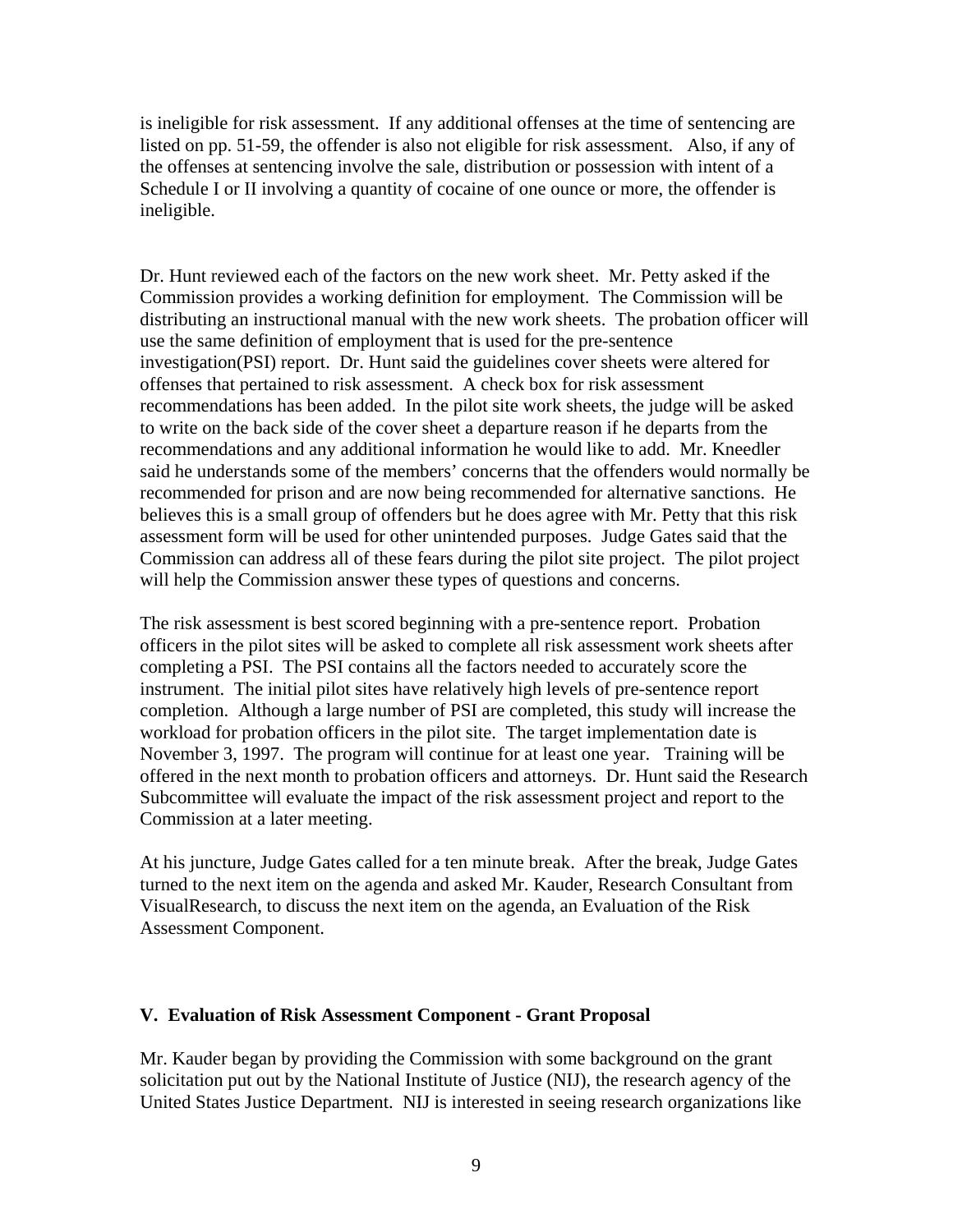the National Center for State Courts (NCSC) expand their relationship with state and local policy groups like the Commission. Their hope is that this partnership would lead to research that is relevant to policy makers. Mr. Kauder felt that NCSC and the Commission would be a perfect match and together could evaluate programs like risk assessment. NIJ would like to focus on sentencing and corrections issues and risk assessment fits very nicely in both those areas. Virginia is the first state that has developed an empirically based risk assessment tool and has attempted to integrate it into a structure like sentencing guidelines. Mr. Kauder believes that other states are going to be very interested in the monitoring and evaluation of this program.

Mr. Kauder said that the benefits for this partnership to the Commission would be the provision of additional resources to conduct, monitor, and evaluate the pilot project. The Commission would also have ready access to a national level research/evaluation team. The NCSC would benefit by having the opportunity to work with a well-established and respected staff and sound databases.

He then spoke about the project components. Mr. Kauder said NIJ has not awarded the grant yet but we should know within the next month or so. The first component of the project is to evaluate the process of risk assessment development. Researchers must determine what work sheet factors are used and what methods were used to determine factor selection. Mr. Kauder said the evaluation would document how the final risk model evolved and what methods were selected to weight the factors. The second component of the study would be to evaluate the use of risk assessment in the four pilot sites. Among other things, the evaluation would analyze 1.) compliance with the risk assessment recommendations, 2.) availability and use of alternative programs, 3.) ability of offenders to complete sanctions, 4.) Judge's perceptions of the risk assessment tool as effective, 5.) impact on incarceration rates and 6.) workload implications for probation officers.

The third component of the project would be to measure recidivism among diverted offenders. The study would involve about 400 offenders who would be tracked during and after diversion. Recidivism will be examined for a one year follow-up period at first and then eventually a three year follow-up. The final component of the grant will be reporting the results to the Commission, NCSC and NIJ. The study methods will be reported in a full grant report. Judge Johnston asked if the grant could evaluate the offenders who were not diverted. Mr. Kauder said that was not included in the study methodology. Mr. Christie felt that both groups of offenders should be followed up in an evaluation but that it would probably add a great deal of expense to the study. Mr. Christie continued by saying that it would be prudent to complete this first phase of the study and worry about tracking the other offender group later.

Judge Gates turned to the next item on the agenda and asked Dr. Kern to provide an overview of the 1997 Annual Report Outline.

# **VI. 1997 Annual Report Outline**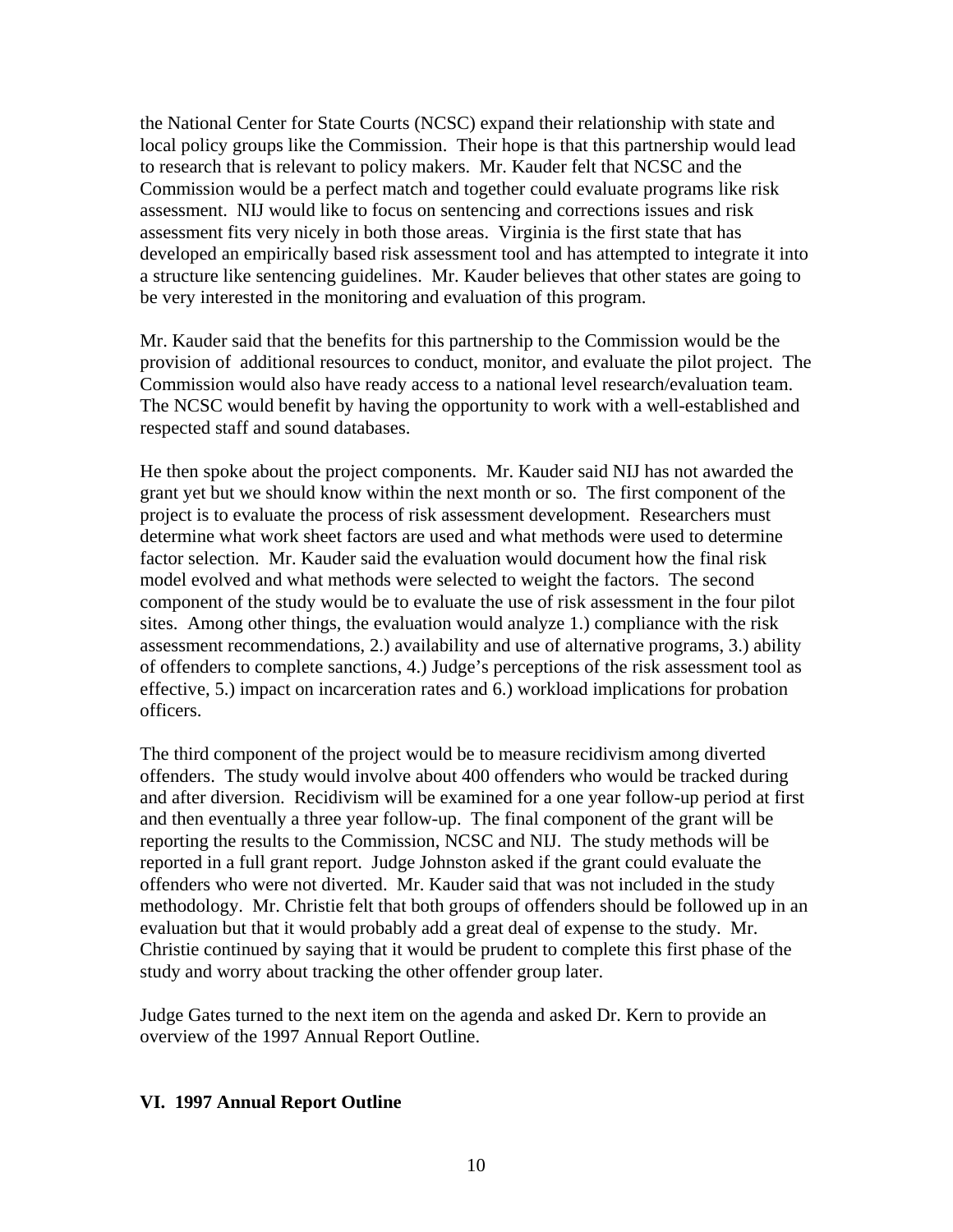Dr. Kern presented a proposed outline for the 1997 Annual Report. He noted that last year's Annual Report proved to be a success with the Commission receiving many favorable comments on its content. Given the success of last year's report, the proposal for this year calls for a report that follows the same format. He said that the introduction would be very similar to last year's report with a new section on the community corrections revocation data system. Dr. Kern said that the Commission would hear a presentation on this topic later in the meeting. The other new section in this chapter is the implementation of guidelines revisions. This is the first time the Commission has approved changes to the guidelines. This section will deal with the revisions and the implementation of the new manual that took place in July '97. Another part of the introduction that is also new is the offense seriousness survey section. Dr. Kern added that the Commonwealth's attorneys have agreed to be re-surveyed for the offense seriousness study. The Commission will re-issue the survey to the Commonwealth's attorneys. There will also be a section on the embezzlement study that Ms. Farrar-Owens presented earlier in the meeting.

Dr. Kern said that Section Two of the Annual Report is very similar to last year's report. There are several parts of the section that are new such as compliance trends over time, compliance per 1997 guidelines revisions, and the jury trial rate trends. The next chapter would cover risk assessment and sentencing guidelines and would be an in-depth discussion of the project. This chapter would be a documentation of the development and implementation of the risk assessment instrument.

The next chapter in the report would address the impact of the new sentencing system. This chapter will detail the goals of the sentence reform and impact to date. He said that the Commission has enough data to address some of the stated goals of the sentence reform program. To illustrate, Dr. Kern discussed a chart that analyzed recommended and actual disposition for selected felony sentencing guidelines offenses. The chart shows that the actual incarceration rate under the new sentencing scheme is very close to the historical incarceration rate which the guidelines emulate. Dr. Kern also presented twelve charts that compared the parole system time served midpoints with the new targeted midpoints (after the legislatively passed enhancements were added) and the actual time served midpoints. Dr. Kern observed that the data unequivocally illustrate that the new sentencing system is achieving longer prison stays for violent offenders. For example, offenders with no prior violent record convicted of first degree murder served an average of less than thirteen years in the past, now have an expected average time to serve of 46 years. The data revealed that, in most cases, the time served midpoints targeted in the new legislation were either being met or actually exceeded. Dr. Kern also noted that the proposed chapter would include some discussion on the 1997 official jail and prison bed space forecast. Another section would be added to discuss the expansion of alternative sanction options. This information would come from DOC and would detail when these programs are going to be expanded. The report would also cover a discussion of the offender notification program which is ongoing.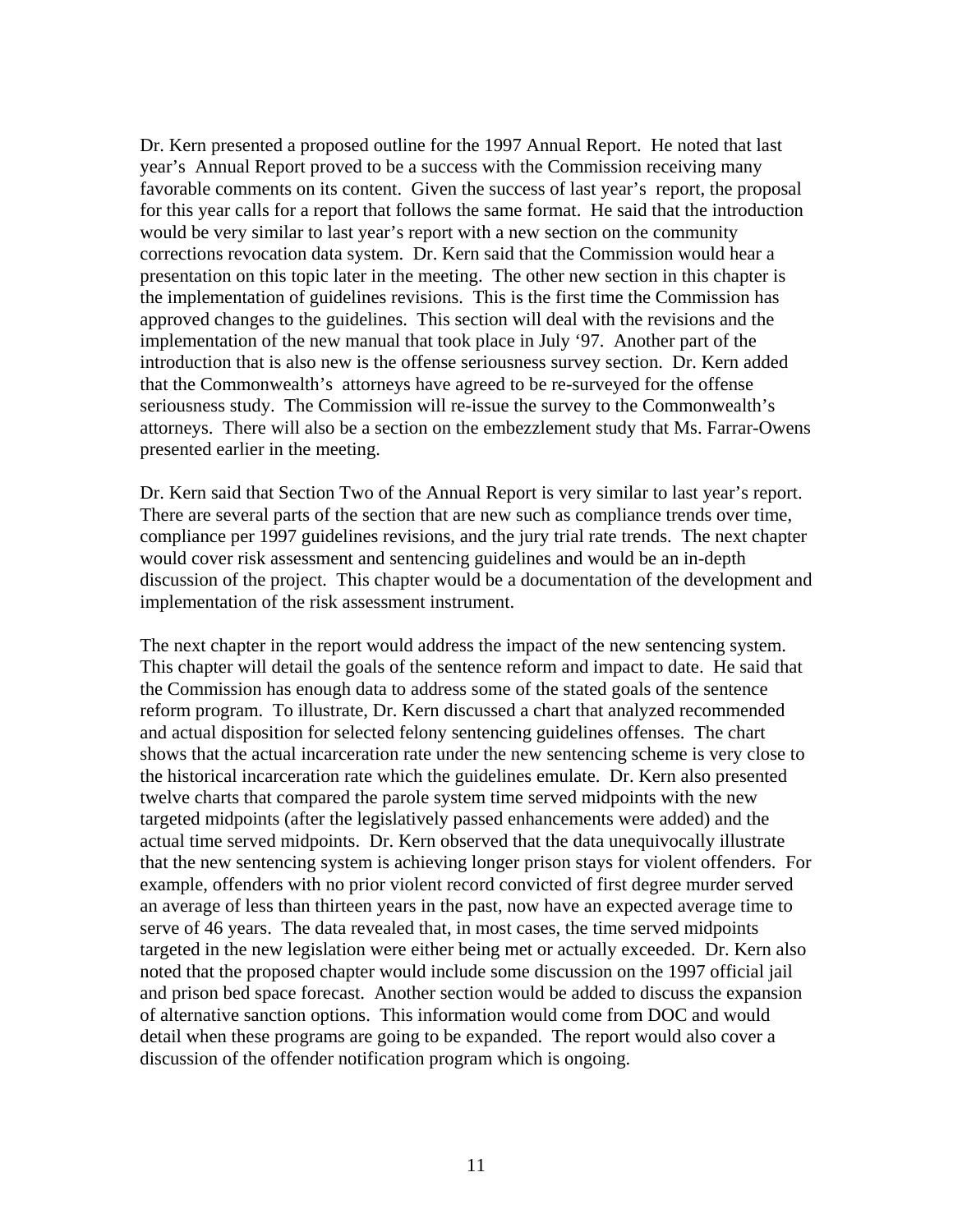The final chapters of the Annual Report would include Commission recommendations and the future plans for 1998 and beyond. To date, the Commission has tentatively recommended only one change which deals with the legislation covering the appointments of members. Dr. Kern asked the Commission to notify him if they have any other recommendations for this section. Judge Gates felt that the proposed revison to the legislation should include provisions for the Commission to appoint a vice chairman in case the Chairman can not attend the meeting. In summing up, Dr. Kern noted that the future plans section would include topics like the re-analysis of sentencing data of no parole cases, implementation and evaluation of risk assessment, efficiency in work sheet automation and integration of intermediate sanctions in guidelines.

Dr. Kern noted that sections of the Annual Report would be distributed to the Commission at the next meeting and that any remaining sections would be mailed. A timetable would be followed to allow staff to integrate any revisions and have the report completed on time for the December 1, 1997 deadline.

# **VII. Sentencing Revocation Data System - Implementation Report**

Judge Gates turned to the next item on the agenda and asked Mr. Fridley to provide an overview of the new sentencing revocation data system.

Mr. Fridley presented the revocation data collection form to the Commission. He said that the Department of Corrections helped to design the form to collect data on probation and post release supervision revocations. The data collected will be most immediately used to assist in the forecast of prison populations and our own analysis of sentencing practices. Parole, probation, and post release revocation data is not routinely available, and this data collection instrument will fill this void.

The probation revocation form has been in place since July 1, 1997. Basically the top half of this form is filled out by the probation officer. The officer identifies the offender and identifies the alleged violation. Based on comments from the field, the Commission has added the reason "fail to follow instructions." The bottom of the form should be completed by the judge or his or her designee. The judge would indicate if the offender was in violation and the sanction imposed. Also due to user comments, the Commission has added a block for incarceration. If incarceration is imposed the judge should enter the length of the sentence and, if applicable, the period of probation. There is also a block to be checked if the defendant is placed on indefinite or indeterminate probation.

Mr. Fridley said that the form was designed to save time. The completed form is scanned thus eliminating the need to key each field and the form can be destroyed after scanning. This one page form replaces the ten page post sentence reports that probation officers needed to complete for technical probation violations. The court is required to process this form, but the time to check two blocks and enter a sentence, date and sign should be minimal.